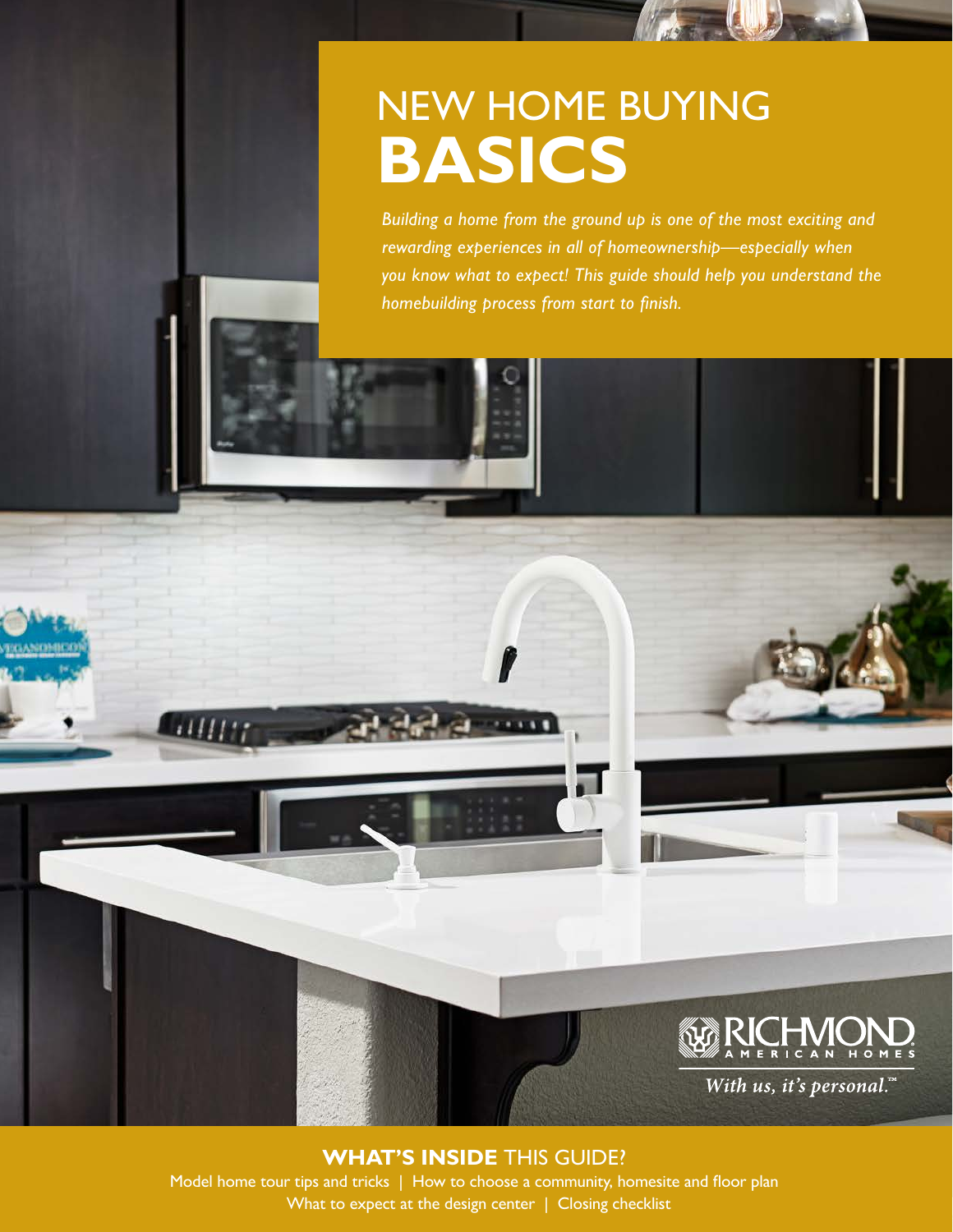

#### **GET THE 411 ON BUYING A HOME**

We've been in the business for 40 years. Now we're sharing our knowledge with you.

*Explore all our FREE guides at:* [RichmondAmerican.com/AllGuides](http://www.RichmondAmerican.com/AllGuides)

#### **JOIN THE DISCUSSION**

Richmond American is now on these social media networks:

[facebook.com/RichmondAmerican](http://www.facebook.com/RichmondAmerican)

**[twitter.com/RAHomes](http://www.twitter.com/RAHomes)** 

 [pinterest.com/PinsByRA](http://www.pinterest.com/PinsByRA)

You **Tube** [youtube.com/user/RAHomes](http://www.youtube.com/user/RAHomes)

in[linkedin.com/company/](http://www.linkedin.com/company/richmond-american)  [richmond-american](http://www.linkedin.com/company/richmond-american)

**b** [instagram.com/RichmondAmerican](http://www.Instagram.com/RichmondAmerican)

 [houzz.com/pro/](http://www.houzz.com/pro/richmondamericanhomes)   [richmondamericanhomes](http://www.houzz.com/pro/richmondamericanhomes)

*Follow, like & subscribe today!*

#### **TABLE OF CONTENTS**

#### WHY BUILD? 1

It's all new It's all yours You can save money on energy bills Enjoy peace of mind

#### **[CHOOSING A HOMEBUILDER 2](#page-3-0)**

Builder Q&A worksheet

#### **[CHOOSING A COMMUNITY 3](#page-4-0)**

Identify your needs and preferences Spend a day at the community Community checklist

#### **[CHOOSING A FLOOR PLAN 5](#page-6-0)**

Make a wish list View interactive floor plans and options online Tour model homes Preview your exterior options

**[CHOOSING A HOMESITE 7](#page-8-0)** 4 characteristics to consider

**[PERSONALIZE YOUR PLAN 8](#page-9-0)** What to expect at the design center

#### **[THE LOAN PROCESS 9](#page-10-0)** Prequalifying for a mortgage Processing your loan Preliminary loan approval Commitment letter

**[CONSTRUCTION TIMELINE 10](#page-11-0)** Homebuilding steps, from breaking ground to final walk-through

**[INSURING YOUR HOME 11](#page-12-0)** FAQs on homeowner's insurance A word about title insurance

**[CLOSING 12](#page-13-0)** Your checklist of what (and who) to bring

**[WE'RE THERE FOR YOU 13](#page-14-0)** Customer satisfaction

#### **[ABOUT OUR COMPANIES 14](#page-15-0)**

Richmond American Homes HomeAmerican Mortgage Corporation American Home Insurance Agency, Inc. American Home Title and Escrow Company

**[NOTES 15](#page-16-0)**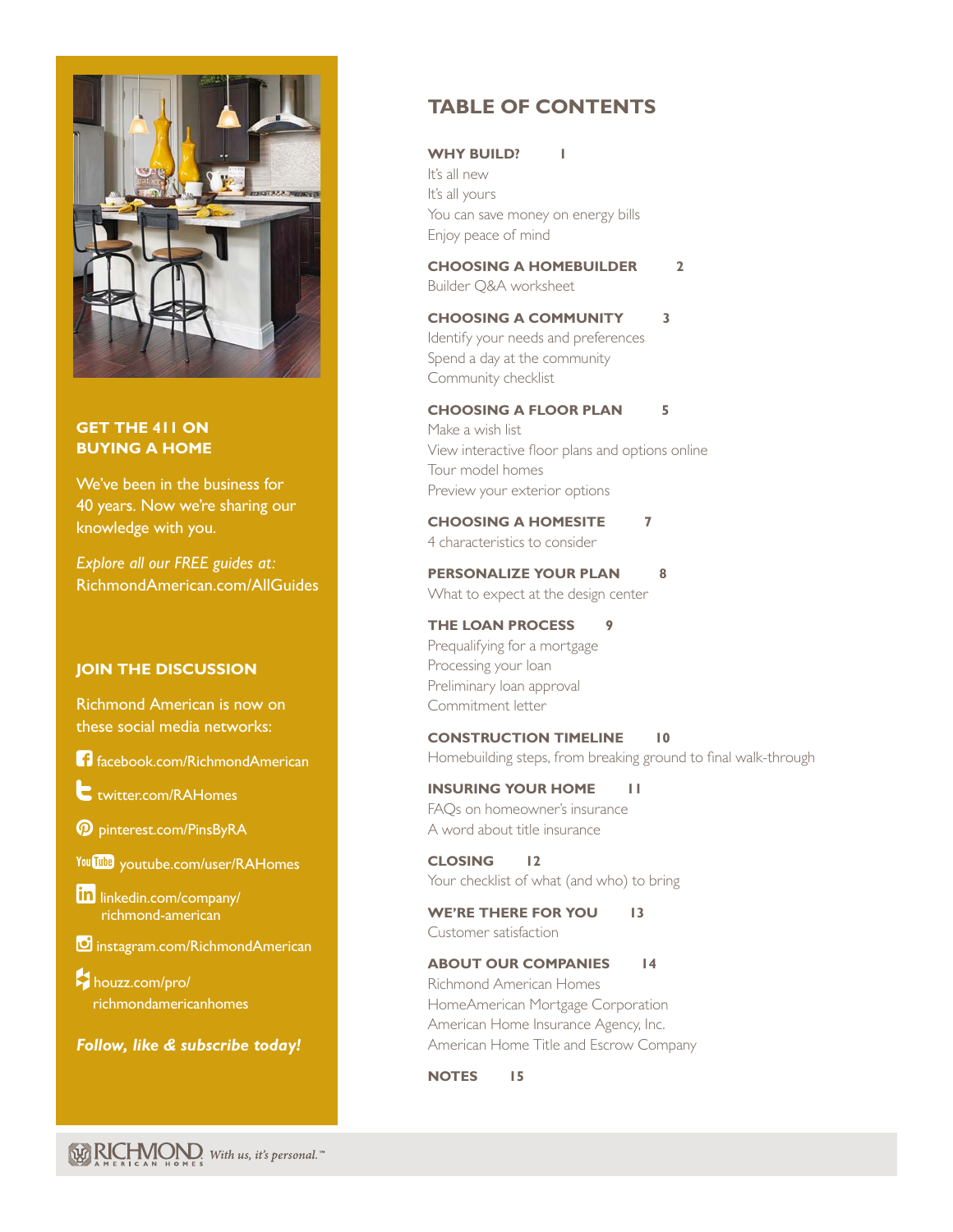### **WHY BUILD?**

Your home should be a reflection of your lifestyle. If you love chatting with guests as you prepare meals, you should select a floor plan design with an open kitchen offering plenty of counter space and a wide central island. Hate carrying laundry up and down the stairs? An upstairs laundry room solves that. Whether you'd use a formal dining room or a home office, a deluxe bath or a finished basement, you deserve a home that enhances your life every day, within every square foot.



*There may be many fine houses on the market, but could anything really fit your needs as precisely as a home that's built just for you?*

#### **IT'S ALL NEW**

Avoid someone else's mess left behind in a foreclosure or resale home and move into a brand-new, clean, never-been-lived-in home.

#### **IT'S ALL YOURS**

From the community to the homesite to the backsplash tile in the kitchen, every detail of your new home will be your own.

#### **YOU CAN SAVE MONEY ON ENERGY BILLS**

New appliances and energy-efficient features can make a real difference in your annual energy costs.

#### **ENJOY PEACE OF MIND**

Most new homes come with a warranty, so you won't have to worry about problems down the road.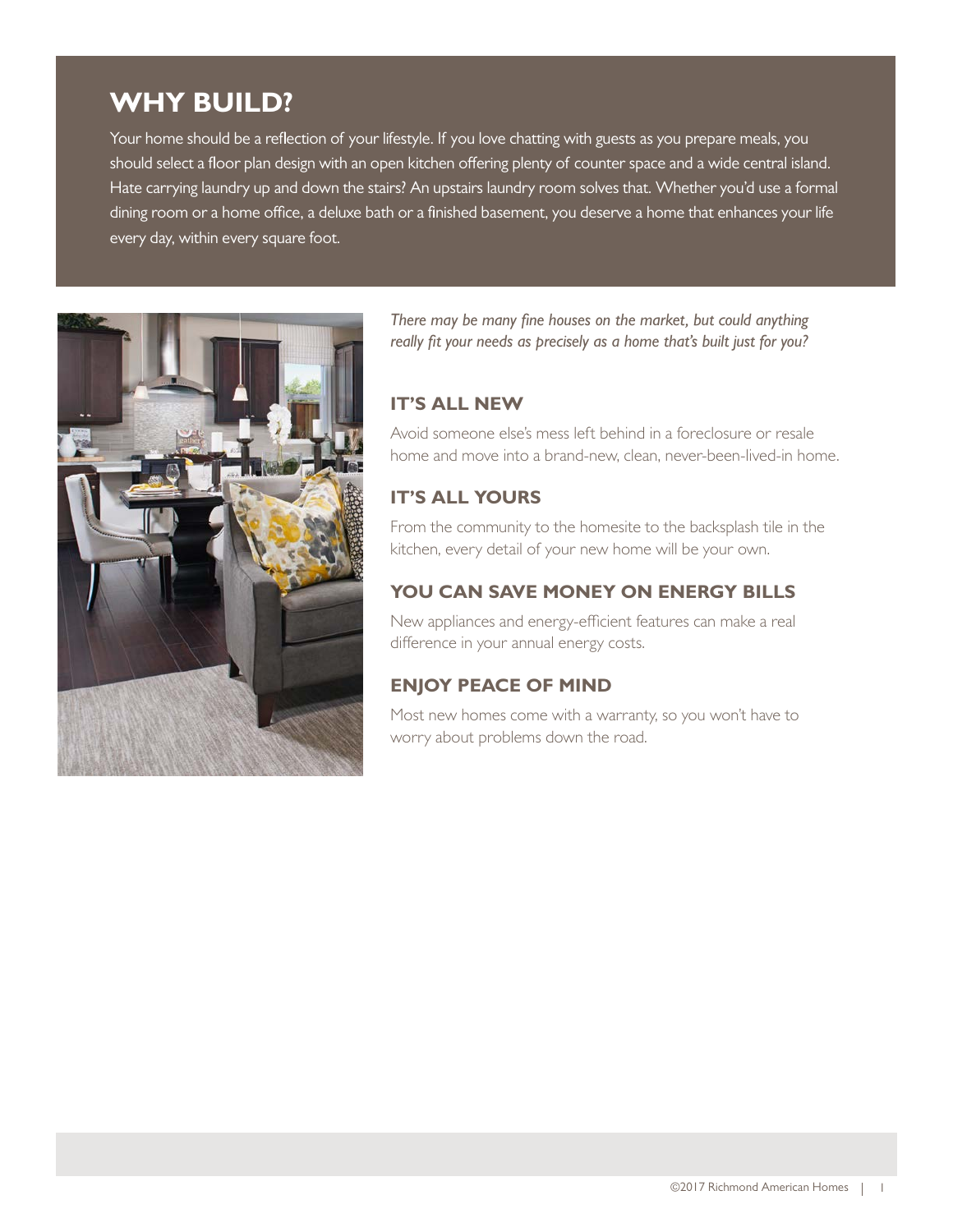### <span id="page-3-0"></span>**CHOOSING A HOMEBUILDER**

Choosing a homebuilder will be an important decision. No matter what the economic conditions are, you will want to make sure the company is financially stable and will be able to finish construction and service any warranty requests after you settle in. When you buy a new home, you'll probably also want to select the fixtures and finishes yourself. Make sure the builder gives you the options you're looking for. Here are some questions to ask:

| <b>QUESTIONS</b>                                                                                                     | <b>RICHMOND AMERICAN</b> | <b>BUILDER 2</b> | <b>BUILDER 3</b> |
|----------------------------------------------------------------------------------------------------------------------|--------------------------|------------------|------------------|
| How long has the builder been in business?                                                                           | <b>Since 1977</b>        |                  |                  |
| Does the builder have a strong financial position?                                                                   | Yes                      |                  |                  |
| Do they have competitive financing available through<br>an affiliated mortgage company?                              | Yes                      |                  |                  |
| Do they have an affiliate insurance company that can<br>help you compare quotes from multiple insurance<br>carriers? | Yes                      |                  |                  |
| Do they offer professional design assistance?                                                                        | Yes                      |                  |                  |
| Can you personalize your home with hundreds<br>of options and upgrades?                                              | Yes                      |                  |                  |
| Does the builder offer attractive standard features?                                                                 | Yes                      |                  |                  |
| Are the neighborhoods developed to give each<br>home a distinct look?                                                | Yes                      |                  |                  |
| Do they build energy-efficient homes?<br>Ask if you'll receive a confirmed HERS® index score.                        | Yes                      |                  |                  |
| Do they offer a limited 10-year<br>structural warranty?                                                              | Yes <sup>2</sup>         |                  |                  |
| Will the builder follow up with you at several<br>intervals after closing?                                           | Yes                      |                  |                  |

#### *Not all homebuilders are created equal!*

*Be sure to tour a prospective builder's model homes so you can get a feel for their craftsmanship and attention to detail. [See page](#page-8-0) 5 for tips on getting the most from your model home tours.*

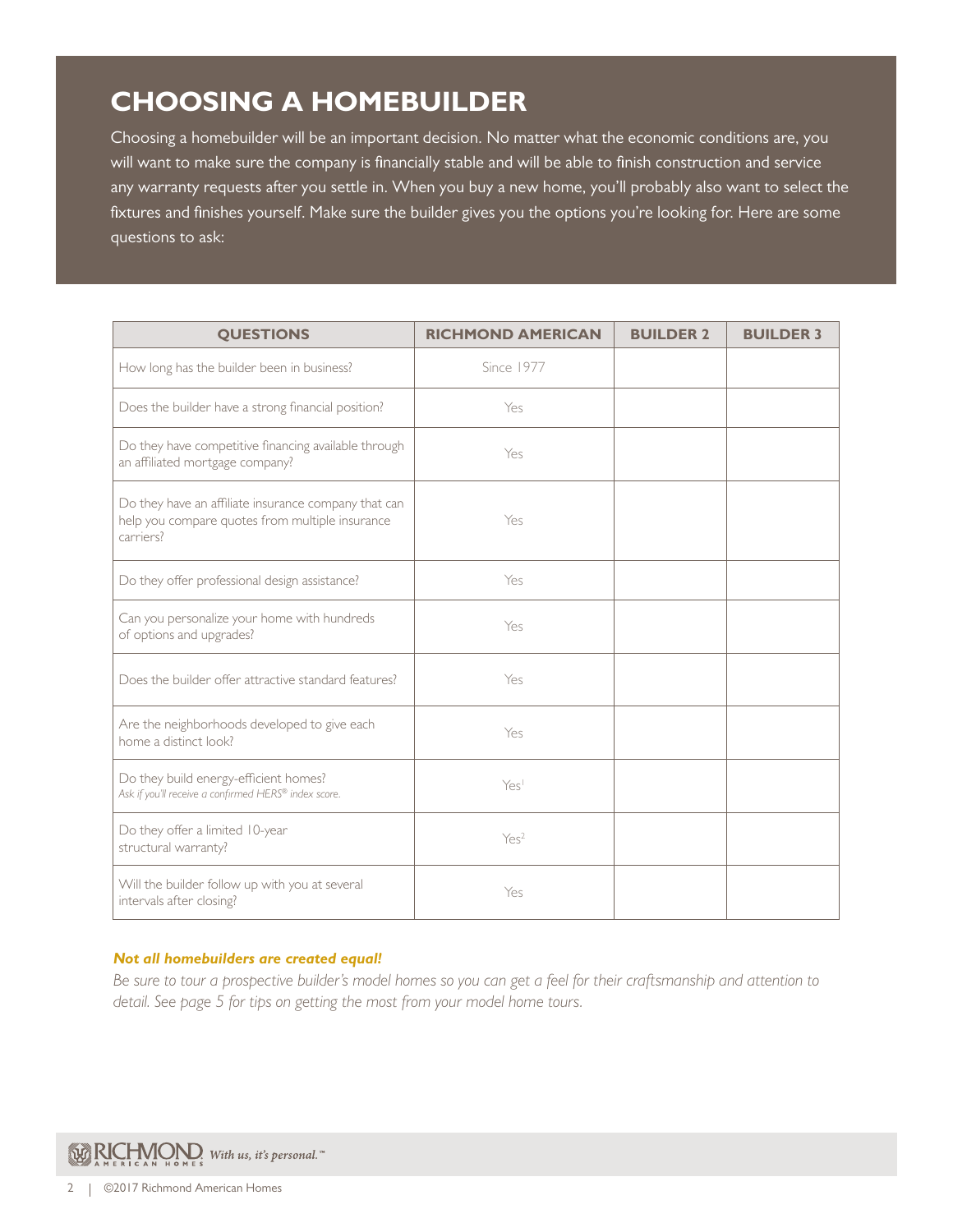### <span id="page-4-0"></span>**CHOOSING A COMMUNITY**

Choosing the right community is more than simply looking at a map and finding a desirable location; it should be a decision based on research and actual experience. After all, that's the neighborhood you'll call home. Take the time to explore and experience your potential community before you buy a home, so you can enjoy your new home for years to come.

#### **IDENTIFY YOUR NEEDS AND PREFERENCES**

What's important to you? Close proximity to great schools? Community amenities like parks and walking trails? Large homesites? Ranch floor plans? Make a list and try to stick to it. Use the checklist on the following page as a starting point, if it will help you organize your thoughts.

#### **SPEND A DAY AT THE COMMUNITY**

Once you've established a shortlist, commit to spending a day at each community. While you're touring, pay attention to the little details you might not normally consider. Is it unusually noisy? Are there nice places to walk or a field to play sports? Make sure the environment fits your lifestyle.

#### *Start shopping!*

*Visit [RichmondAmerican.com](http://www.richmondamerican.com) to browse communities near you, or call our Homebuyer Resource Center at 888.500.7060.*

#### **24 PEOPLE YOU'LL MEET:**

Your New Home Specialist's job is to turn your wish list into your dream home. He or she will help you narrow your search down to a select few communities, based on your needs and preferences.

**Your sales associate** is your contact at the community level. He or she will be with you from the first model home you tour, through your home's construction, to the day you receive your keys.

#### **IS THE PRICE IN THE RIGHT NEIGHBORHOOD?**

The first thing you can do to narrow your search is figure out a monthly payment you'll be comfortable making and what kind of mortgage terms you can expect when it's time to apply for a loan.

#### *If you need help…*

- Our **First-time Homebuyer Guide** has a budget worksheet and other tools to assist you with this initial planning, as well as information about the loan process, the types of mortgages available, how your credit affects your interest rate, and much more. Get your free copy now at **[RichmondAmerican.com/](http://www.RichmondAmerican.com/AllGuides) [AllGuides.](http://www.RichmondAmerican.com/AllGuides)**
- Talk to a loan officer and get prequalified for financing. Call our affiliate, HomeAmerican Mortgage Corporation, at **866.400.7126** for a no-obligation consultation.3
- The mortgage calculators on **HomeAmericanMortgage[.](http://www.richmondamerican.com) [com](http://www.richmondamerican.com)** can help you estimate monthly payments and compare different loan rates, types and terms. Go to **HomeAmericanMortgage. com/calculators** and plug in your number[s.](http://www.richmondamerican.com/Get-Your-Loan/Finance-Calculators/Calculators.aspx)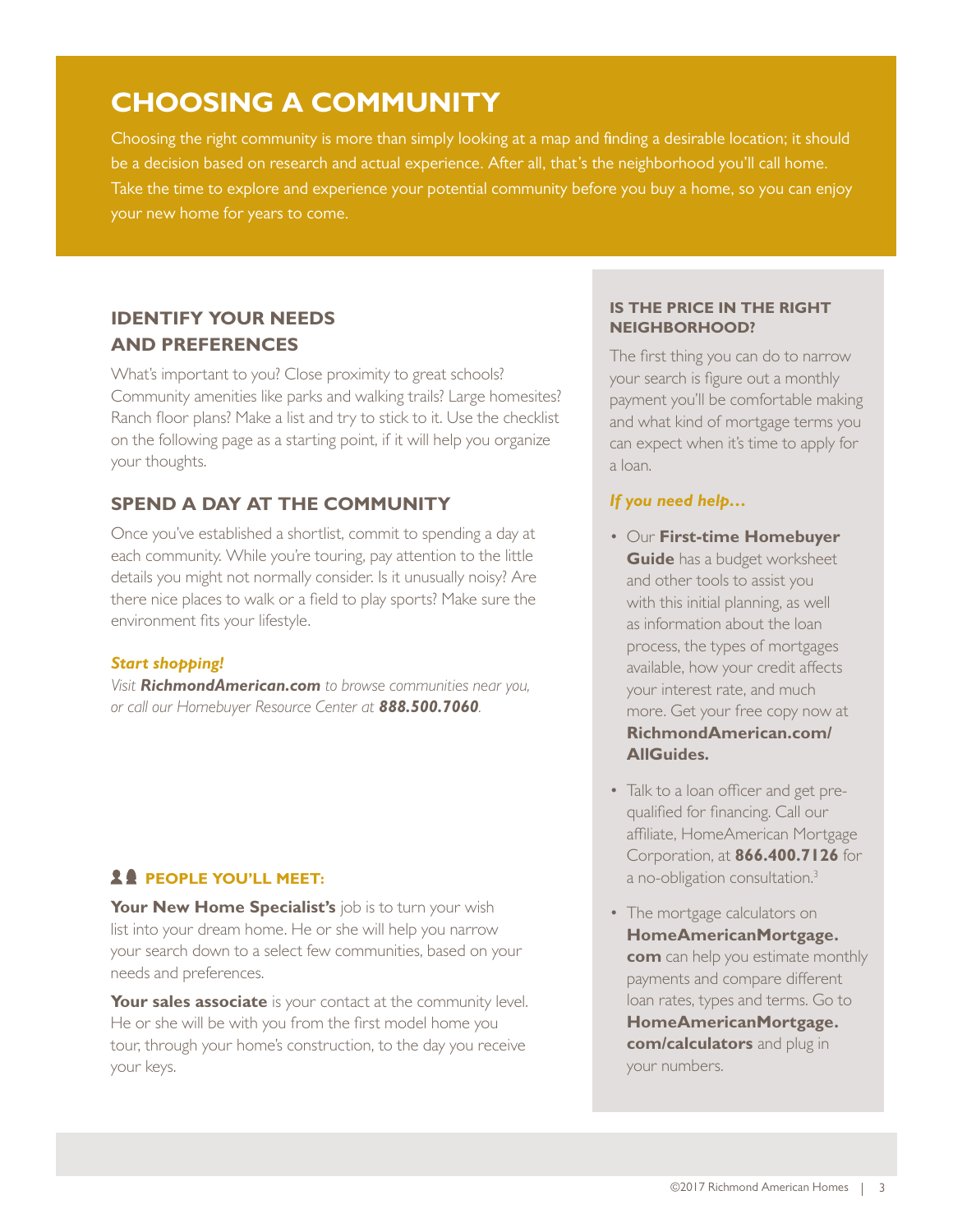#### **COMMUNITY CHECKLIST**

*Copy this checklist and take it with you on your next community tour. Compare your favorites!*

| <b>Community info</b>            |                        |                              |                                                                                                                                                                                                                                |
|----------------------------------|------------------------|------------------------------|--------------------------------------------------------------------------------------------------------------------------------------------------------------------------------------------------------------------------------|
|                                  |                        |                              |                                                                                                                                                                                                                                |
|                                  |                        |                              |                                                                                                                                                                                                                                |
|                                  |                        |                              |                                                                                                                                                                                                                                |
|                                  |                        |                              |                                                                                                                                                                                                                                |
| <b>Floor plans:</b>              |                        |                              |                                                                                                                                                                                                                                |
| $\Box$ Ranch                     | $\Box$ Two-story       | $\Box$ Three-story +         | $\Box$ Basement available                                                                                                                                                                                                      |
|                                  | $\Box$ 3 – 4 bedroom   | $\Box$ 5 bedroom +           | $\Box$ Main-floor master                                                                                                                                                                                                       |
| $\Box$ I - 2 bath                | $\Box$ 3+ bath         |                              |                                                                                                                                                                                                                                |
| $\Box$ I-car garage              | $\Box$ 2-car garage    | $\Box$ 3-car garage +        | $\Box$ Shop/storage available                                                                                                                                                                                                  |
|                                  |                        |                              |                                                                                                                                                                                                                                |
| <b>Features:</b>                 |                        |                              |                                                                                                                                                                                                                                |
| $\Box$ Neighborhood parks        | $\Box$ Sports fields   | $\Box$ Walking/biking trails | $\Box$ Clubhouse                                                                                                                                                                                                               |
| $\Box$ Recreation/fitness center | $\Box$ Nearby shopping | $\Box$ Freeway access        | $\Box$ Medical center                                                                                                                                                                                                          |
|                                  |                        |                              |                                                                                                                                                                                                                                |
|                                  |                        |                              |                                                                                                                                                                                                                                |
|                                  |                        |                              |                                                                                                                                                                                                                                |
|                                  |                        |                              |                                                                                                                                                                                                                                |
| <b>Associated costs:</b>         |                        |                              |                                                                                                                                                                                                                                |
|                                  |                        |                              |                                                                                                                                                                                                                                |
|                                  |                        |                              |                                                                                                                                                                                                                                |
|                                  |                        |                              | Desired monthly payment: the contract of the contract of the contract of the contract of the contract of the contract of the contract of the contract of the contract of the contract of the contract of the contract of the c |
|                                  |                        |                              |                                                                                                                                                                                                                                |

#### **TIP!**

Whatever your priorities are, you'll want to speak with a New Home Specialist, who will have valuable first-hand knowledge of an area that you just can't get from a website. He or she will make recommendations on potential communities that suit your individual needs based on several factors, including your work location, whether or not you have children and your budget. Call **888.500.7060.**

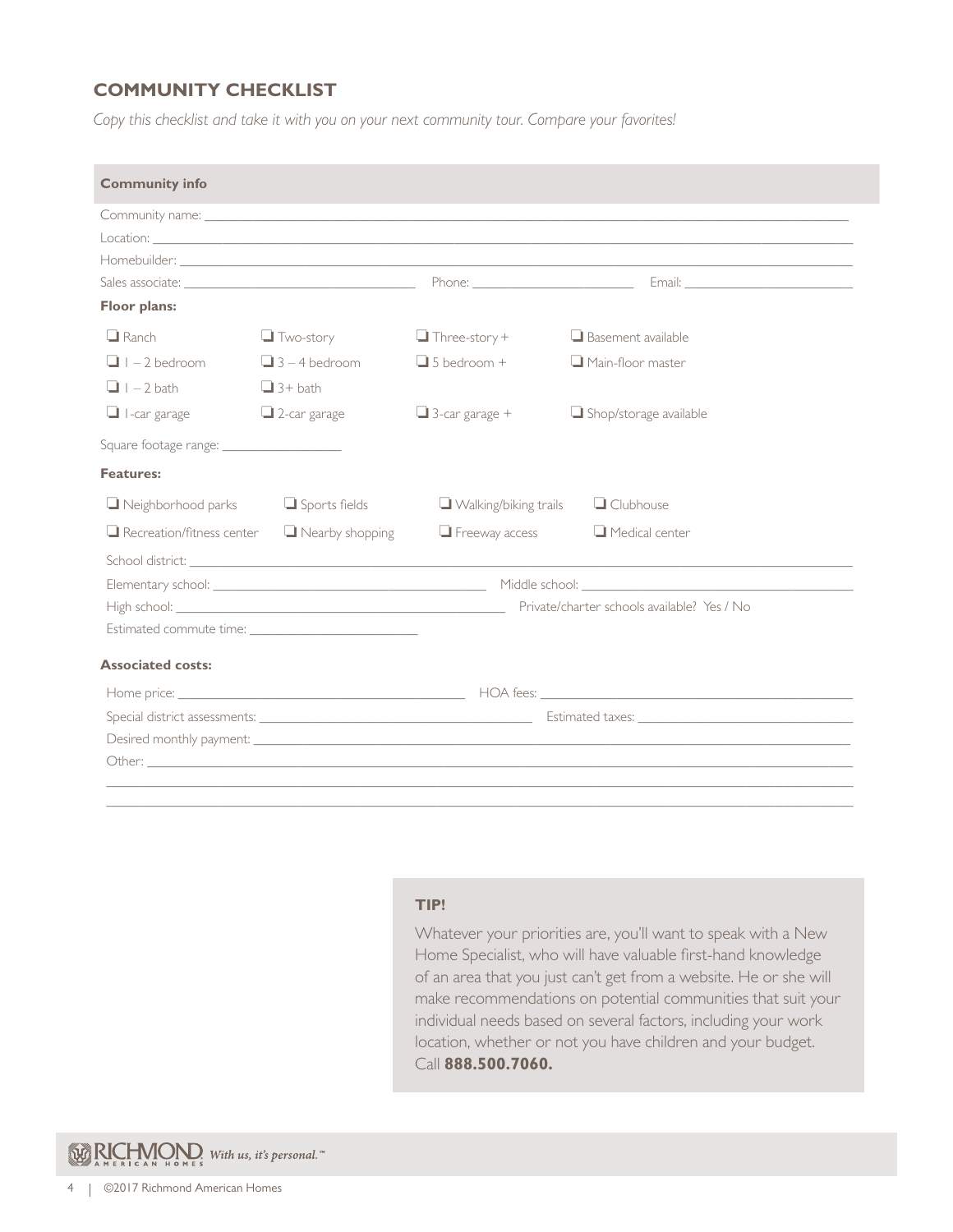### <span id="page-6-0"></span>**CHOOSING A FLOOR PLAN**

Building from the ground up gives you the freedom to choose a floor plan that fits your lifestyle. But with so many options to choose from, where do you start?

#### **MAKE A WISH LIST**

How many bedrooms do you need? Should any of them be on the first floor for easier access? Is a gourmet kitchen important to you? What about space for a home office or a playroom? By making a list of the features you want, you can focus on what's most important to you.

#### *Need a checklist to get you started?*

*Get a copy of our free First-time Homebuyer Guide at [RichmondAmerican.com/AllGuides!](http://www.RichmondAmerican.com/AllGuides)*

#### **TIP!**

Give your wish list to a Richmond American sales associate or New Home Specialist. He or she will do the legwork and bring you a list of floor plans that fit the bill.

#### **VIEW INTERACTIVE FLOOR PLANS AND OPTIONS ONLINE**

Many homebuilders post their floor plans online, and some have ways to filter their search results by the number of bedrooms, bathrooms and other features you've decided on. At **[RichmondAmerican.com](http://www.richmondamerican.com)**, for example, you can use interactive floor plans to see a home's various structural options, see a suggested furniture layout and even save and compare plans.

#### **TOUR MODEL HOMES**

Once you've narrowed down your options, visit models of the plans you're interested in and really take your time. Pack your camera and a notepad so you can record your thoughts for later. Imagine where you would place your furniture, and bring a tape measure to make sure it will fit. Pay attention to the little things, like how far you'll have to carry your groceries from the garage, and where you'll fold your laundry. It's amazing how much you can learn from a model home tour if you know what you're looking for.

#### **EXAMPLES:**

#### **CLOSET SPACE**

If your current closets are already overflowing, make sure your new home offers significantly more space, especially if you're planning on growing your family.

#### **DINING ROOM/FAMILY ROOM AREA**

Will the living areas of the home accommodate your family comfortably?

#### **FURNITURE ARRANGEMENT**

Where will you place your television and your coffee table? Does the layout of the family room accommodate the size of your couch? Can you comfortably fit a nightstand on either side of your bed?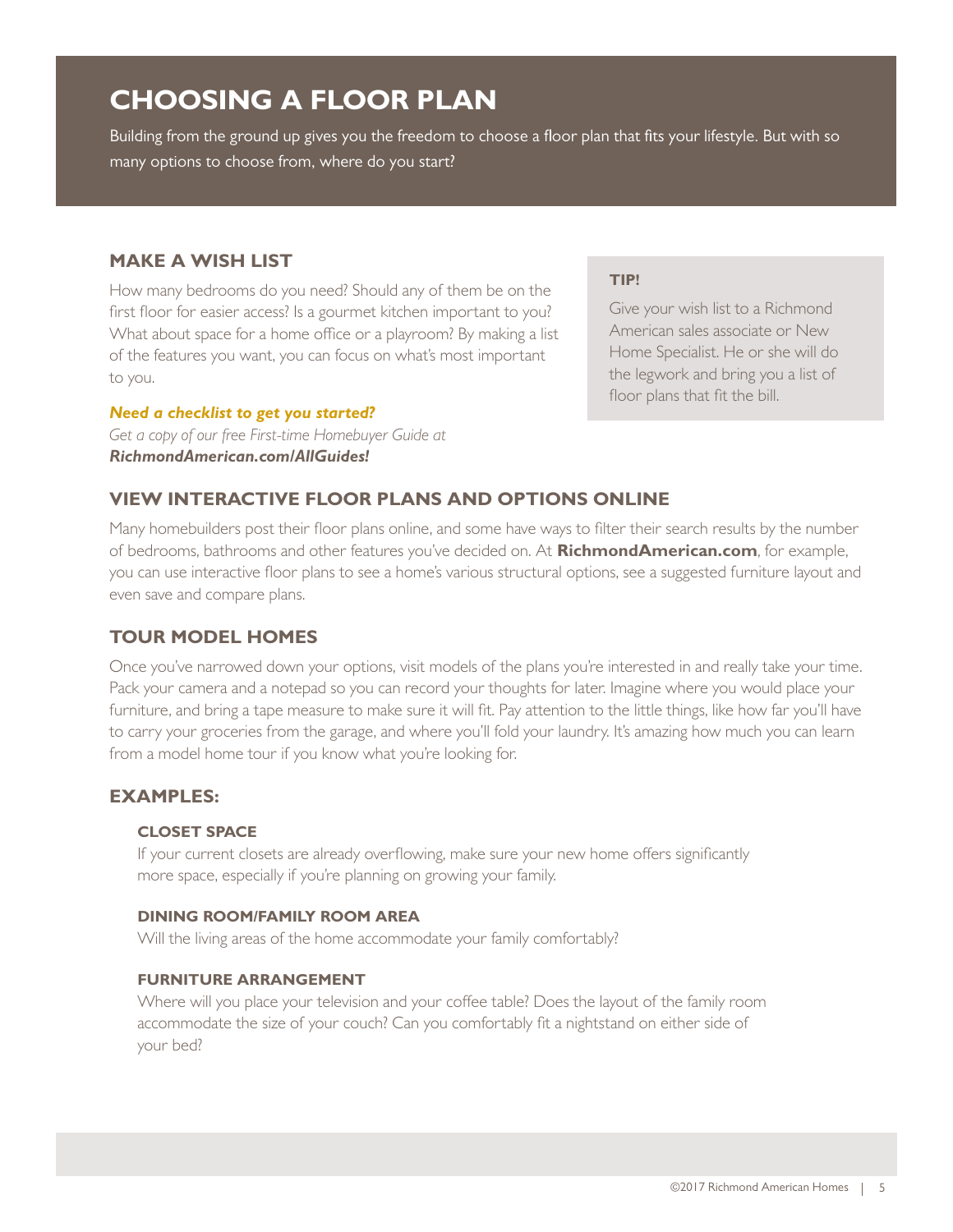#### **DOORWAYS/HALLWAYS**

Measure the doorways and the hallways to make sure your furniture will fit through.

#### **ELECTRICAL OUTLETS**

Are outlets conveniently located (i.e. where your end tables will sit, in media niches, etc.)?

#### **PLUMBING**

Is the bathtub faucet conveniently located? Do you have to reach over the toilet to run the water in the bathtub?

#### **GARAGE SPACE**

Do you need extra work or storage space in addition to parking?

#### **WINDOW ORIENTATION**

Which side of the house gets sun during the day? Are there enough windows to let in natural light during the morning or afternoon?

#### **ENERGY EFFICIENT FEATURES**

Ask questions about the duct system, insulation and HVAC. Are there any other energy-saving features? What is the projected HERS<sup>®</sup> index score for the plan you're considering? If you're touring a Richmond American home, be sure to ask the sales associate about Energy Wise features, designed to increase efficiency and save you money.<sup>1</sup>

Even if your builder doesn't have a finished model of the floor plan you want in the community you've chosen, chances are there's one at a nearby community. Any Richmond American sales associate or New Home Specialist can direct you to the closest model or quick move-in home that showcases a given plan.

Remember, this is a chance to review not only a home's floor plan, but also your potential homebuilder's craftsmanship and attention to detail.

#### **PREVIEW YOUR EXTERIOR OPTIONS**







Your new home's exterior should feel as much like home as your bedroom, family room or kitchen. Ask what exterior options are available for the floor plan and homesite you're eyeing. If possible, have your homebuilder show you finished examples so you'll have an idea of how your home will look from the curb.

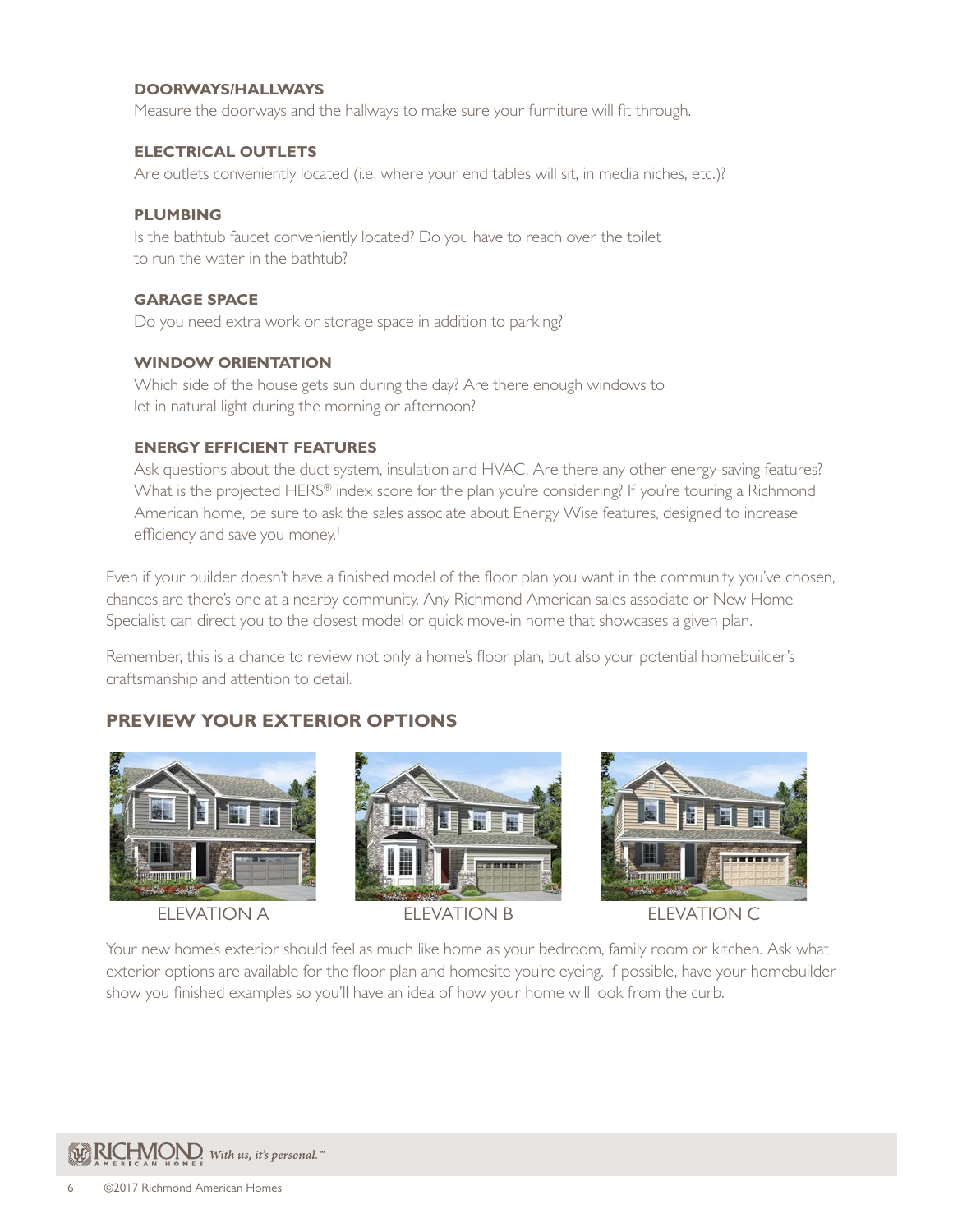### <span id="page-8-0"></span>**CHOOSING A HOMESITE**

Once you've chosen your floor plan, it's time to select a homesite. Be sure to wear sturdy shoes when you tour your options, and consider bringing a camera and a way to take notes.

#### **THINGS TO CONSIDER WHEN CHOOSING YOUR HOMESITE**

#### **1. TERRAIN**

Is your site hilly or level? If you're dreaming of a terraced garden or a backyard pool, be sure to choose a site that fits your plans.

#### 2. **LOCATION**

Would you prefer a corner with lots of curb appeal or a secluded cul-de-sac? Where your homesite is situated will influence the amount of privacy and security you'll enjoy. Take note of how far your homesite is from neighborhood amenities, like parks and walking trails.

#### **3. ORIENTATION**

The direction your home faces affects more than your view. The amount of sun your living areas get can influence everything from your heating and cooling bill to your lighting needs and window treatments—to say nothing of the effect on your outdoor spaces. If you enjoy entertaining on the patio, for example, consider a west-facing homesite for better shade. If gardening is more your style, consider how much sun your flowerbeds will receive in growing seasons.

#### **4. SHAPE**

Are you happy with the depth of the lot? The side yard space? The shape of the front and back yards?

#### **TIP!**

Research neighborhood schools and other area amenities ahead of time. **[RichmondAmerican.com](http://www.richmondamerican.com)** offers area maps and directions for each community, so you can make sure you're close to the places that are important to you.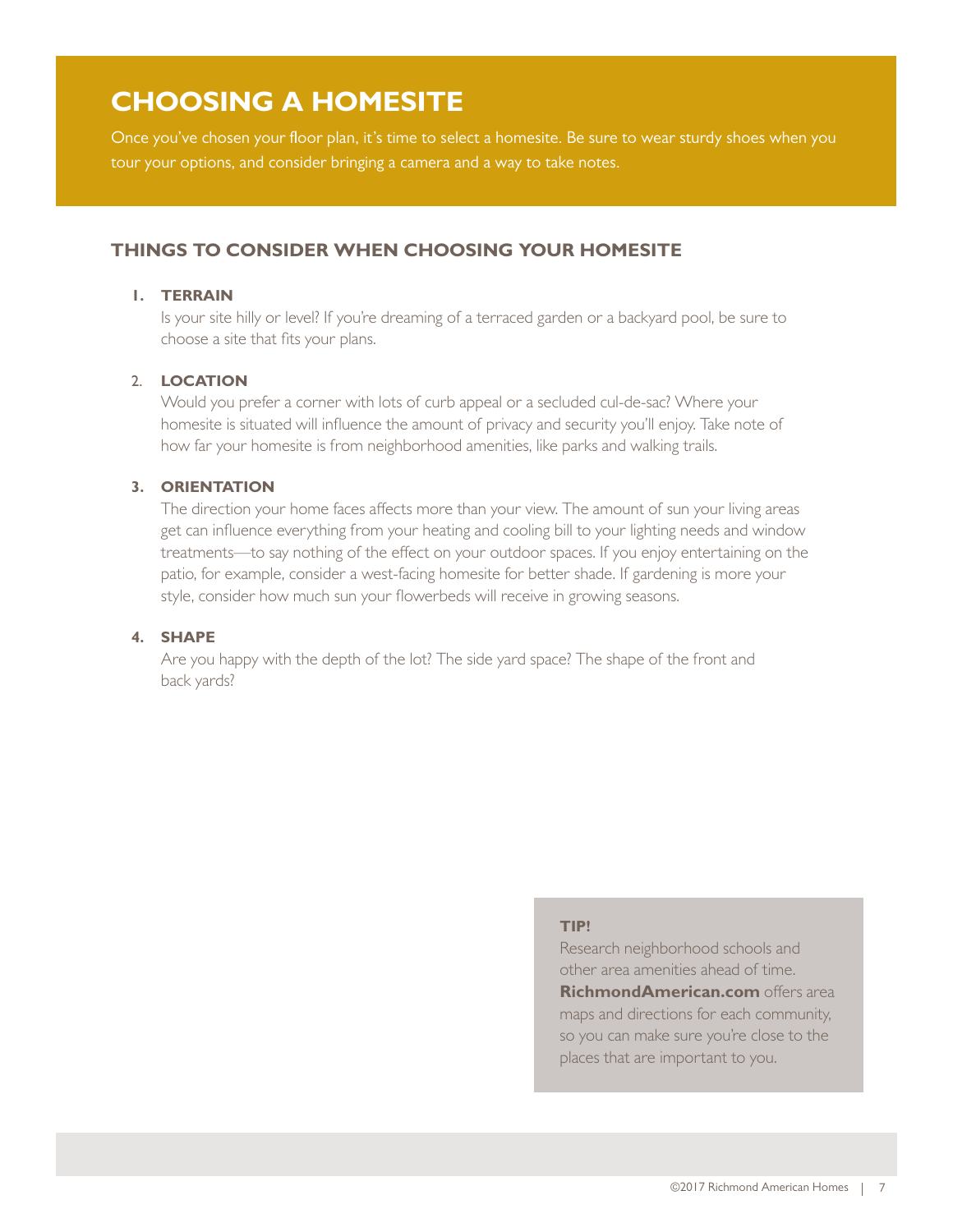### <span id="page-9-0"></span>**PERSONALIZE YOUR PLAN**

One of the best parts of building a new home is the opportunity to personalize it. But how do you get from a blueprint to home at first sight?

A lot will hinge on the options your homebuilder offers and the design assistance they provide. Some builders offer only a handful of stock cabinet, countertop and flooring options. Others, like Richmond American, allow you to select a full range of details—from the backsplash tile to the knob on your front door—with the help of a professional design consultant.

#### **WHAT TO EXPECT AT THE DESIGN CENTER**

While every design center is different, this is what you can expect from Richmond American.

#### **YOUR INITIAL CONSULTATION**

Before you see swatches and samples, your design consultant will ask you a few questions about your lifestyle and personal tastes. A favorite vacation spot, the outfit you're wearing, how you spend your free time—even what types of pets you have—can help to home in on design choices that may appeal to you. Be prepared to mention anything you already know you must have or would like to have. If you've been dreaming of cherry cabinets, whole-house audio or a travertine floor, now is the time to speak up.

Once your design consultant has a feeling for your style, he or she will suggest Color Studios to use as a starting point in your selections. A Color Studio is a family of colors that have been professionally coordinated to complement each other. Though there are still hundreds of options available within a Color Studio, everything within the group will match everything else.

#### **SELECTING YOUR OPTIONS**

Based on your choice of Color Studios, your budget, your wish list and your lifestyle, the design consultant will develop a personalized design presentation. He or she will provide samples and swatches to give you a clear idea of what your finished home will look like. From that point, you can make any substitutions or changes you'd like.

Unless you have an unlimited budget, you'll probably have to balance what you want against what you can afford. Don't let that spoil your fun! Your design consultant can often help you achieve the look you're after, even if your first choice isn't in your price range.



#### **THERE'S MORE BEHIND OUR DOORS.**

#### **More standard features + more ways to personalize.**

If you've toured a Richmond American model home, you've probably noticed the outstanding finishes, fixtures and flooring options we showcase.

Many of those designer details aren't just for show—they're included in the base price for most of our homes. What many builders may consider upgrades, we've made standard features.<sup>4</sup>

Visit a Sales Center to find out what's included in your new home purchase.

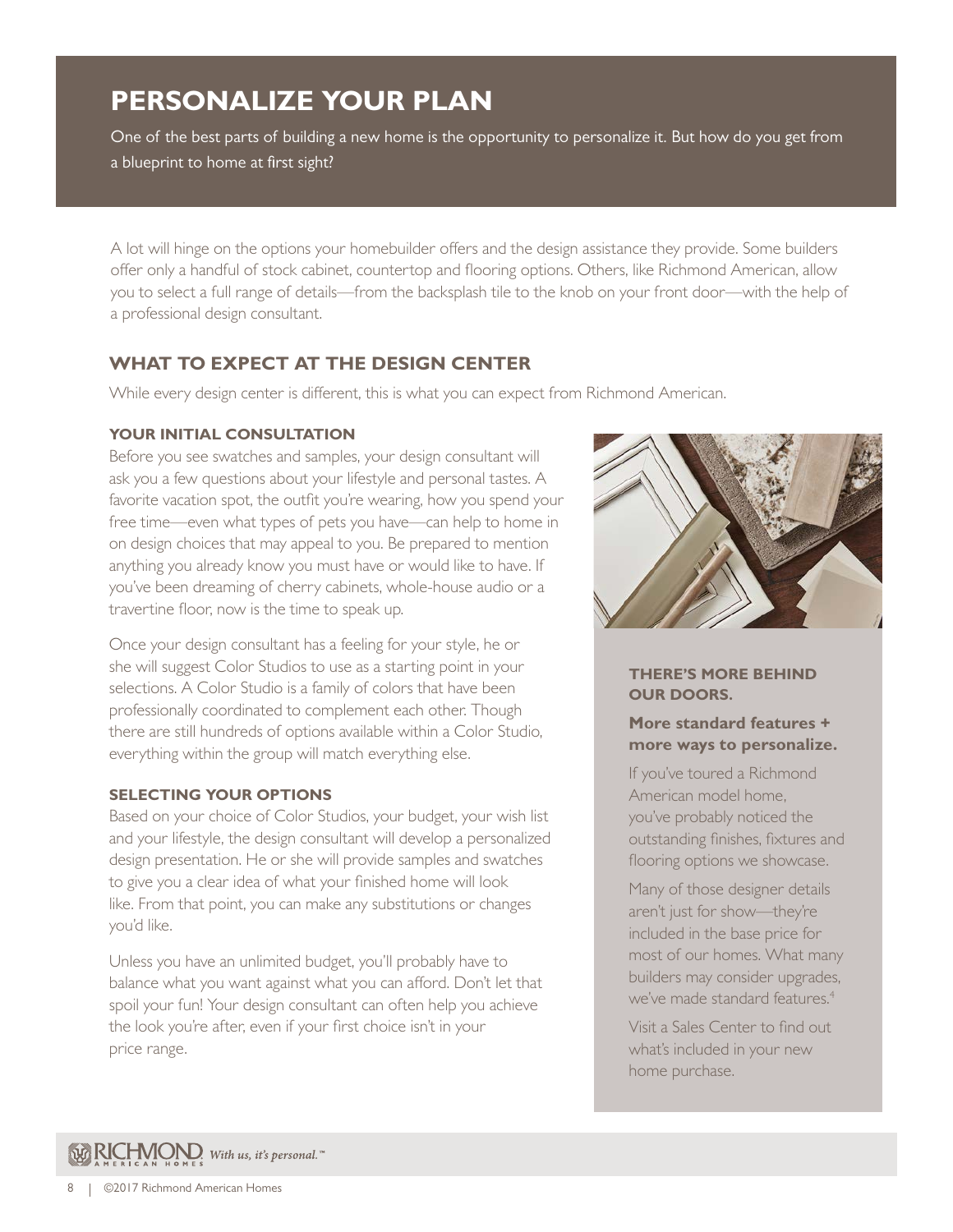### <span id="page-10-0"></span>**THE LOAN PROCESS**

The first step in obtaining a loan for your new home should be to speak with a loan officer. Your loan officer will work with you to find a mortgage solution tailored to your needs, letting you rest easy knowing you got the right financing.

#### **PREQUALIFYING FOR A MORTGAGE**

The next step is to prequalify for a loan. This will help you determine how much you will be able to borrow. The application takes about 20 to 40 minutes to complete, and you'll want to have your most recent paystubs and bank statements handy.

#### **PROCESSING YOUR LOAN**

To process your loan, you'll need to provide bank statements, pay stubs and other documentation to verify the information you provided on your initial application. Your credit will be checked and an appraisal report will be obtained on your new property. The time needed to complete this process varies for each buyer.

#### **PRELIMINARY LOAN APPROVAL**

You will receive a preliminary loan decision and an estimate of the anticipated expenses, including closing costs, origination fees, mortgage insurance, title insurance, escrow reserves and homeowner's insurance—plus a statement showing your estimated monthly payment and total finance charges on your loan.

#### **COMMITMENT LETTER**

After your loan is approved, you will receive a commitment letter. This will set out the terms of the loan, the length of time for which those terms are offered and other items necessary to finalize the loan.

#### *Need a lender?*

*Call HomeAmerican Mortgage Corporation (HMC) at 866.400.7126. 3 Because HMC is our affiliate, they'll know your construction timeline and will guide you every step of the way. The loan process is more streamlined, resulting in more on-time closings.*

#### **PEOPLE YOU'LL MEET:**

Your loan officer will evaluate your finances and recommend the mortgage solution that best meets your individual needs. He or she will be available throughout the loan process to answer your financing questions.

#### **REMEMBER:**

The base price of your home may be different than the sales price of your home, depending on the design options you select and any promotional offers your homebuilder may provide. Be sure you take that into account when calculating your estimated mortgage payments.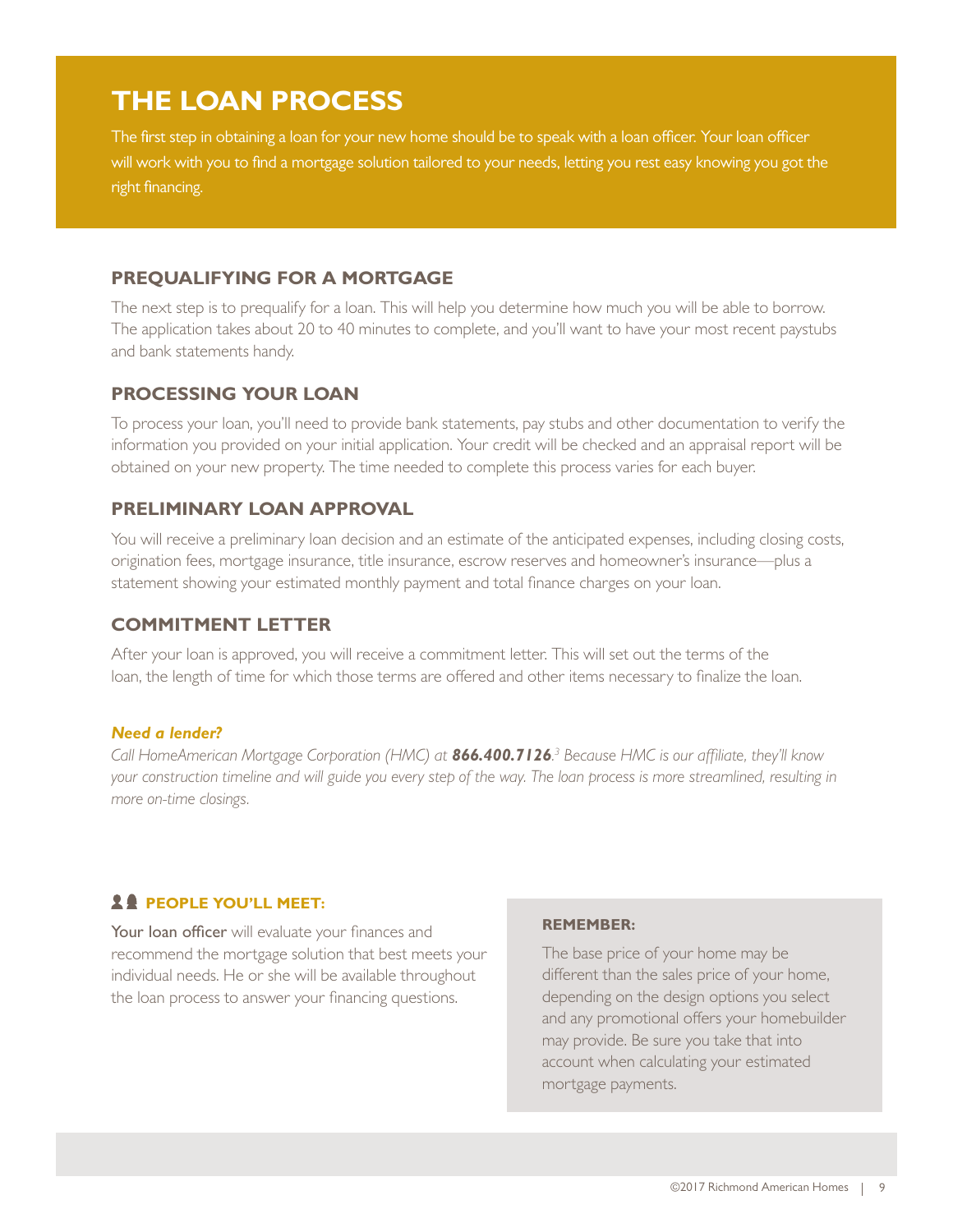### <span id="page-11-0"></span>**CONSTRUCTION TIMELINE**

Building a home is an exciting process—one that's much more fun when you know what to expect. At Richmond American, we schedule a pre-construction meeting to introduce you to your construction superintendent, familiarize you with the steps involved, set expectations and answer any questions you may have.

Every homebuilder is different, but the steps in your home construction may include:

#### **FOUNDATION**

Guided by an independent project or lot geotechnical evaluation, a structural engineer prepares the foundation design.

#### **FRAMING**

The wall studs and floorboards are put into place, plumbing is installed and structural features are finalized.

#### **WIRING**

Electricians wire the outlets, switches and other electrical components of the house.

#### **DRYWALL**

After wiring, insulation and drywall are added to the studs. It's at this stage in construction that your house will really take shape and start feeling like home.

#### **FINISHES**

#### It's time to paint your home's interior and install all the details you selected: cabinets, countertops, flooring, tile and more. When these are complete, we perform our final Quality Assurance Inspection, clean the home from top to bottom, and prepare for the most important inspection of all—yours.

#### **GUIDED TOUR**

Your construction superintendent or Home Care representative will take you on a guided tour of your finished home, tell you how all the major systems work, explain maintenance guidelines and answer your questions. If you see anything in the home that needs to be addressed before closing, this is the time to mention it.

#### **FINAL WALK-THROUGH**

You're almost home! The pre-closing walk-through is your chance to ask any last minute questions and make sure we've completed the items requested during your orientation tour.

#### **CLOSING & BEYOND**

Richmond American Homes provides ongoing support through closing and beyond. We are here to answer any warranty questions that arise and follow up with you after one month, five months and ten months.

WRICHVIOND. With us, it's personal."

#### **KNOW WHO TO CONTACT!**

When you have questions or simply want a progress report, help should be a phone call away. At Richmond American, it's your sales associate's job to keep you informed and answer your questions, from contract to closing.

#### **PEOPLE YOU'LL MEET:**

Your construction superintendent is responsible for overseeing the entire homebuilding process, from the moment we break ground until you have your keys in hand.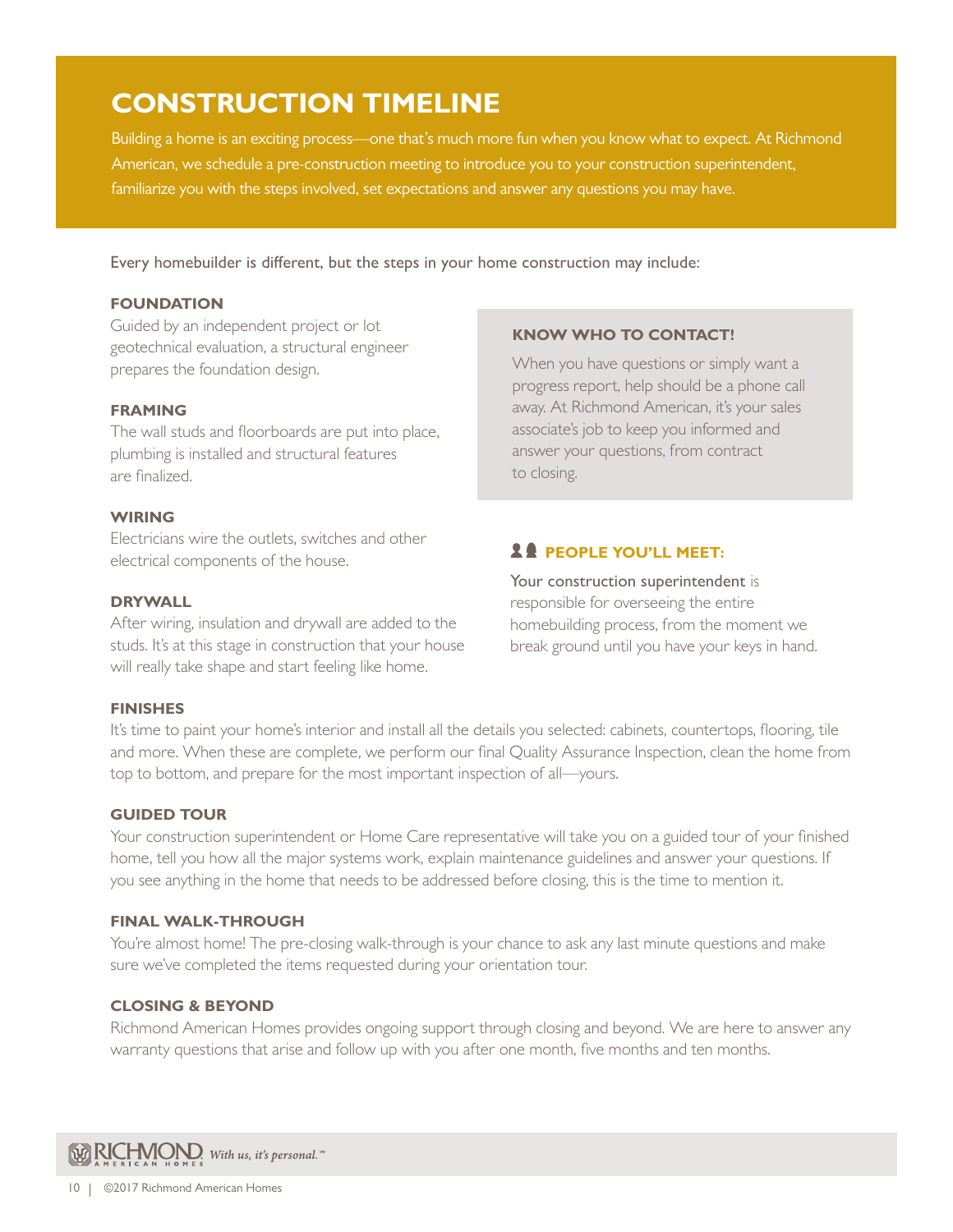### <span id="page-12-0"></span>**INSURING YOUR HOME**

A home is the largest investment many of us will make in a lifetime. It's important to protect it with the right insurance. Between 60 and 30 days before you close, you'll want to review your options and make your policy choices. Below are some answers to frequently asked questions that may help you.

#### **FREQUENTLY ASKED QUESTIONS**

#### *Q: WHAT DOES HOMEOWNER'S INSURANCE COVER?*

A: Depending on your policy, your insurance may cover the structure of the house; any outbuildings, sheds, fences or landscaping; and the contents of the home, such as your furniture and other personal possessions. Homeowner's insurance may also protect you from personal liability if someone is injured on your property. In general, a policy may cover damage due to theft, hail, fire and wind.

#### *Q: WHAT KINDS OF THINGS CAN LOWER MY PREMIUM?*

**A:** The two easiest things you can do are bundle your auto and home insurance for a multi-line discount, and carry a higher deductible (\$1,000 or higher). Depending on your carrier, other discounts may be available.

#### **24 PEOPLE YOU'LL MEET:**

Your insurance specialist will explain your insurance options and answer any policy questions you may have. If you choose American Home Insurance Agency (AHI), your independent insurance specialist will shop a wide range of insurance carriers to find the best rates and coverage for your needs. Call AHI today: 888.325.8108.<sup>3</sup>

#### **A WORD ABOUT TITLE INSURANCE…**

In addition to homeowner's insurance, you'll need to arrange for title insurance—a policy that protects you and your lender against unexpected problems associated with the title to your new home.

*What sorts of problems?* Liens for unpaid taxes or unpaid work on the property, mistakes or omissions on the deed, undisclosed heirs, fraud and errors on examining records are just a few examples. Title insurance does not protect against future faults, but it does protect you from existing risks or undiscovered interests.

*Wouldn't a title search reveal those issues?* No matter how experienced and thorough your title examiner may be, a title search cannot absolutely assure that no title faults are present. Title searches are based on a careful examination of public records, which may not—and in some cases, cannot—disclose certain types of information that may later affect your title.

While other kinds of insurance, such as auto, life or health, cover you against future losses, title insurance eliminates any risks caused by title faults that occurred before you owned the property. Once you pay the one-time premium, the policy remains in effect until the property is sold to a new owner, even if that doesn't occur for decades.

Other than you and your lender, no one else should have claims against your home. Contact American Home Title and Escrow Company at 855.248.4853 to learn more about the protection that title insurance can provide. AHT is an affiliate of the Richmond American Homes companies and offers services in Colorado, Florida, Maryland, Nevada and Virginia.3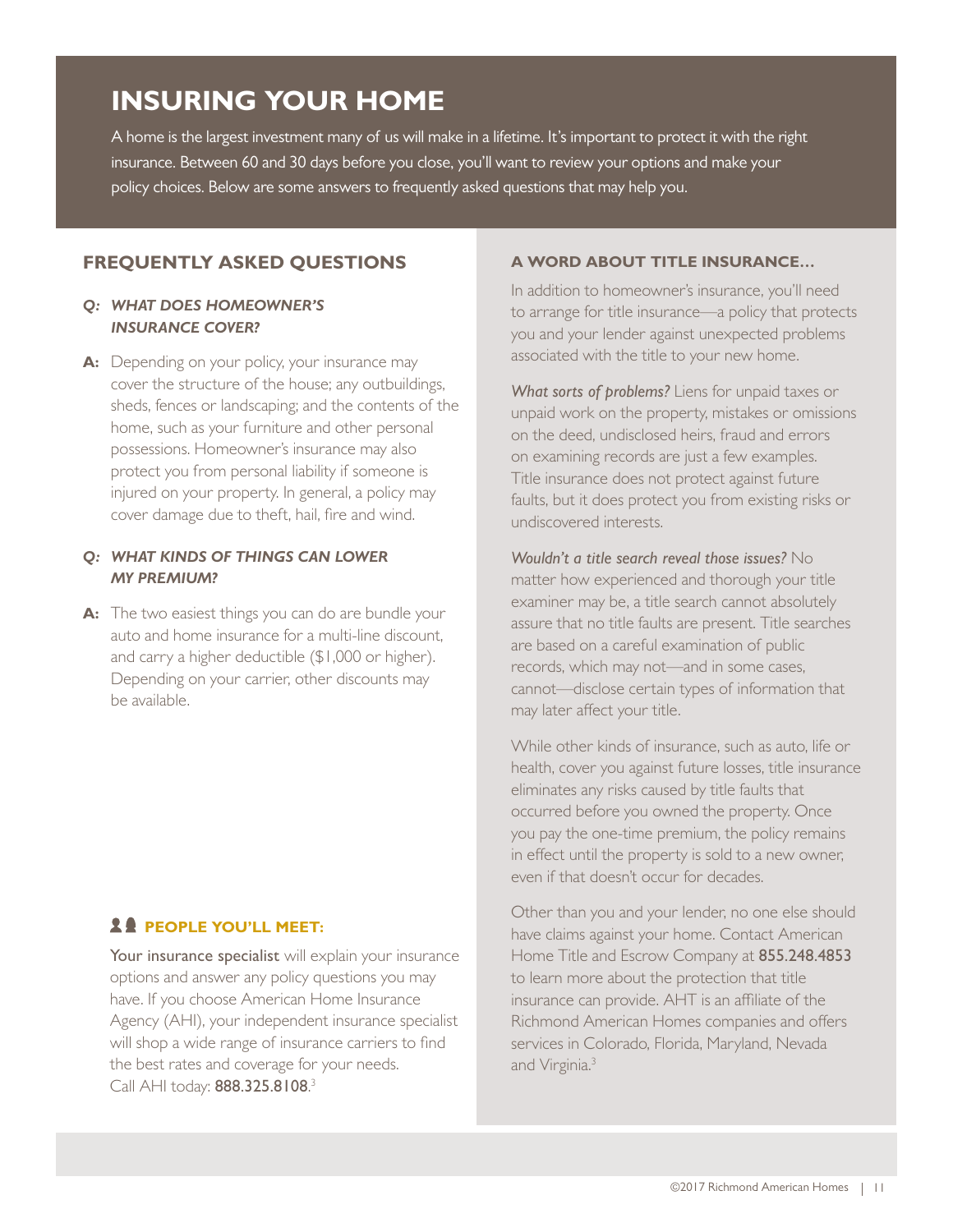## <span id="page-13-0"></span>**CLOSING**

This is the day you've been waiting for. All that stands between you and the keys to your dream home is some paperwork. This simple checklist should help you get through the process as efficiently as possible.

#### **Who must attend:**

- $\Box$  You, your spouse and anyone else who will own the house
- $\Box$  The closing agent
- $\Box$  A notary public (your closing agent may also be a licensed notary)

#### **Who may attend:**

- $\Box$  Your real estate agent
- $\Box$  Your attorney

#### **Who shouldn't attend:**

 $\Box$  Consider making other arrangements for children and pets. As exciting as it may be for you to close the deal on your new home, they probably won't find the process as entertaining. Expect your closing to take about 45 minutes.

#### **What to bring:**

- $\Box$  Photo identification, such as a driver's license or state-issued ID
- $\Box$  A copy of your homeowner's insurance policy and any other required insurance, such as flood insurance, plus proof of payment
- $\Box$  Cashier's check or wired funds, as required by the settlement agent for closing costs and the balance of your down payment (if any)
- $\Box$  Your personal checkbook (just in case)
- $\Box$  Anything else requested by the lender

#### **What you'll receive:**

- $\Box$  The keys to your dream home!
- o A HUD-1 Settlement Statement, which itemizes your closing costs
- $\Box$  A Truth in Lending Statement
- $\Box$  A copy of your mortgage note, which details your lender information, loan terms, interest rate, margins and caps for ARMs, payments, etc.
- $\Box$  A copy of the mortgage or Deed of Trust
- $\Box$  Copies of any additional documents required by state or local law, such as a Certificate of Occupancy, Building Code Compliance Letter or plot plan.

#### **PEOPLE YOU'LL MEET:**

Your closing agent may be your title agent, escrow officer or a real estate attorney, depending on local regulations and your lender's practices. He or she is responsible for conducting the closing and ensuring all the proper forms are signed and witnessed by a licensed notary public.

W RICHVIOND. With us, it's personal."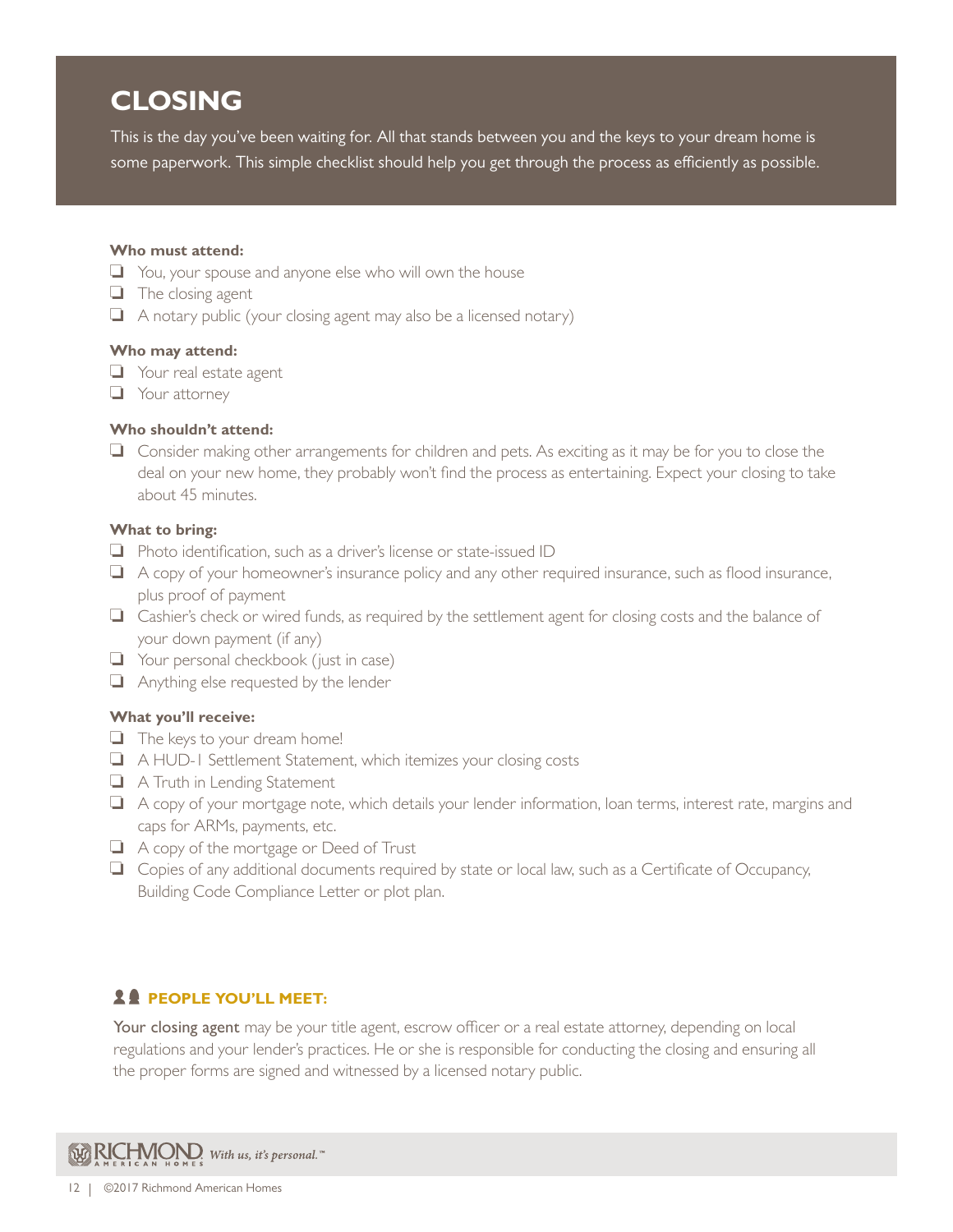### <span id="page-14-0"></span>**WE'RE THERE FOR YOU**

The movers have come and gone. Your family photos are on the mantel. Your shoes are by the door. Your cereal bowl is in the sink. That means your homebuilder's work is done, right?

*We don't think so. With a purchase as important as a new home, peace of mind should come standard. At Richmond American, that means a limited warranty and check-ins at one month, five months and ten months after closing. Whether you're curious about the settings on your water heater or the rating on your roof insulation, we're just a phone call away.*

#### **CUSTOMER SATISFACTION**

We aren't just interested in selling homes; we want to win customers for life. 40 years of homebuilding have taught us that listening is the surest way to build stronger customer relationships, earn referrals and encourage repeat business.

That's why each Richmond American homeowner is invited to complete three online customer satisfaction surveys during the first year after closing. These surveys are conducted by Avid®, 5 a third-party administrator. We use customers' feedback to improve the buying and ownership experience.

#### **CONVENIENT ONE-STOP SHOPPING**

Thanks to our affiliates, you can buy, finance and insure your home through one experienced team. HomeAmerican Mortgage Corporation, American Home Insurance Agency and American Home Title and Escrow Company work together to achieve smooth and on-time closings.<sup>3</sup>



Your Home Care representative will review the Avid® Survey process with you!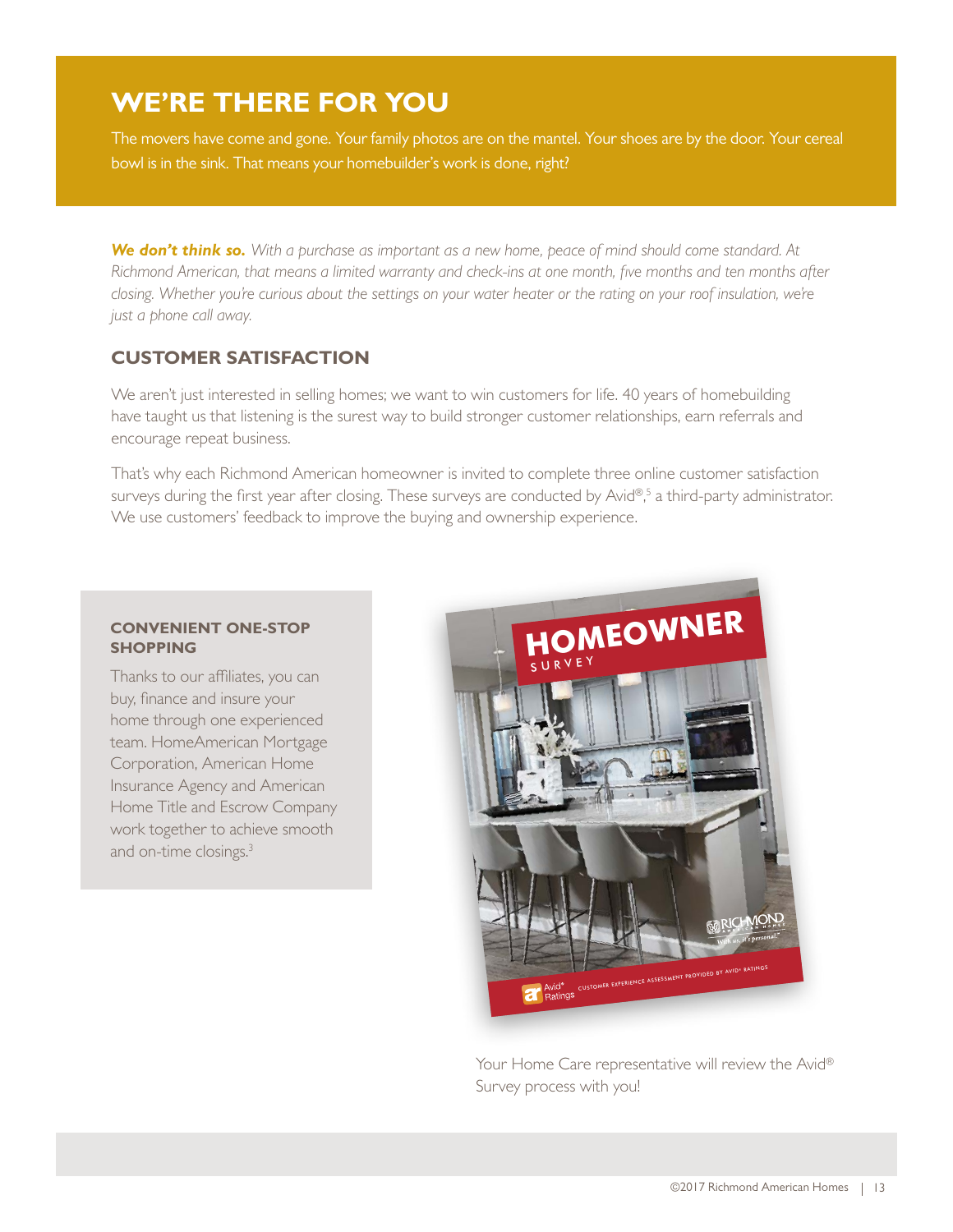### <span id="page-15-0"></span>**ABOUT OUR COMPANIES**

#### **RICHMOND AMERICAN HOMES**

Richmond American Homes companies have been building new homes for families since 1977. Our calling cards? Quality craftsmanship, timeless value and a personalized homebuying experience from start to finish. We understand your home is one of the most important purchases of your life and we want to get it right. Whether you're deciding on your neighborhood, your floor plan or your bathroom tile, it's the personal touches that make the difference. And that's what Richmond American is all about. With us, it's personal.™

Our New Home Specialists are standing by to help you kick off your home search. They have the information you need to compare communities and floor plans across your area. Want to know what your commute will really be like? Curious if there's shopping nearby? Your dedicated New Home Specialist has the answers only a local would know. Call **888.500.7060** or visit **[RichmondAmerican.com](http://RichmondAmerican.com)** to get started today.

#### **HOMEAMERICAN MORTGAGE CORPORATION**

HomeAmerican Mortgage Corporation has been a proud affiliate of the Richmond American Homes companies since 1983. We are dedicated to providing a tailored financing experience for every customer. As a full-service lender, HomeAmerican can help you sort through the lending lingo and uncover your personal buying power. We would be happy to look at your personal finances and present you with mortgage solutions designed to meet your needs.

Our experienced loan officers are available to answer any questions you may have regarding financing your new home, or refinancing your existing home. Call us today at **866.400.7126** or visit **[HomeAmericanMortgage.com](http://HomeAmericanMortgage.com)**.

#### **AMERICAN HOME INSURANCE AGENCY, INC.**

American Home Insurance has been an affiliate of the Richmond American Homes companies since 1998, with the vision of providing convenient service, competitive rates and comprehensive coverage to customers from coast to coast. Whether you need to insure your new home, your car or your snowmobile, we'll check with multiple insurance carriers, get several quotes and help you find the right policy. You can rest easy knowing we're there to help you. Put an American Home Insurance specialist to work for you. Call **888.325.8108** to discuss your

insurance options. Visit us online at **[AmericanHomeInsurance.com](http://www.AmericanHomeInsurance.com).**

#### **AMERICAN HOME TITLE AND ESCROW COMPANY**

At American Home Title, we understand what your home means to you and we want to help you protect it. Our staff of dedicated professionals will take the time to guide you through the process to protect against adverse title claims and risks that may not surface until long after your settlement. Call us at **855.248.4853** or visit **[AHTECO.com](http://www.AHTECO.com)** for more information. Services are available in Colorado, Florida, Maryland, Nevada and Virginia.

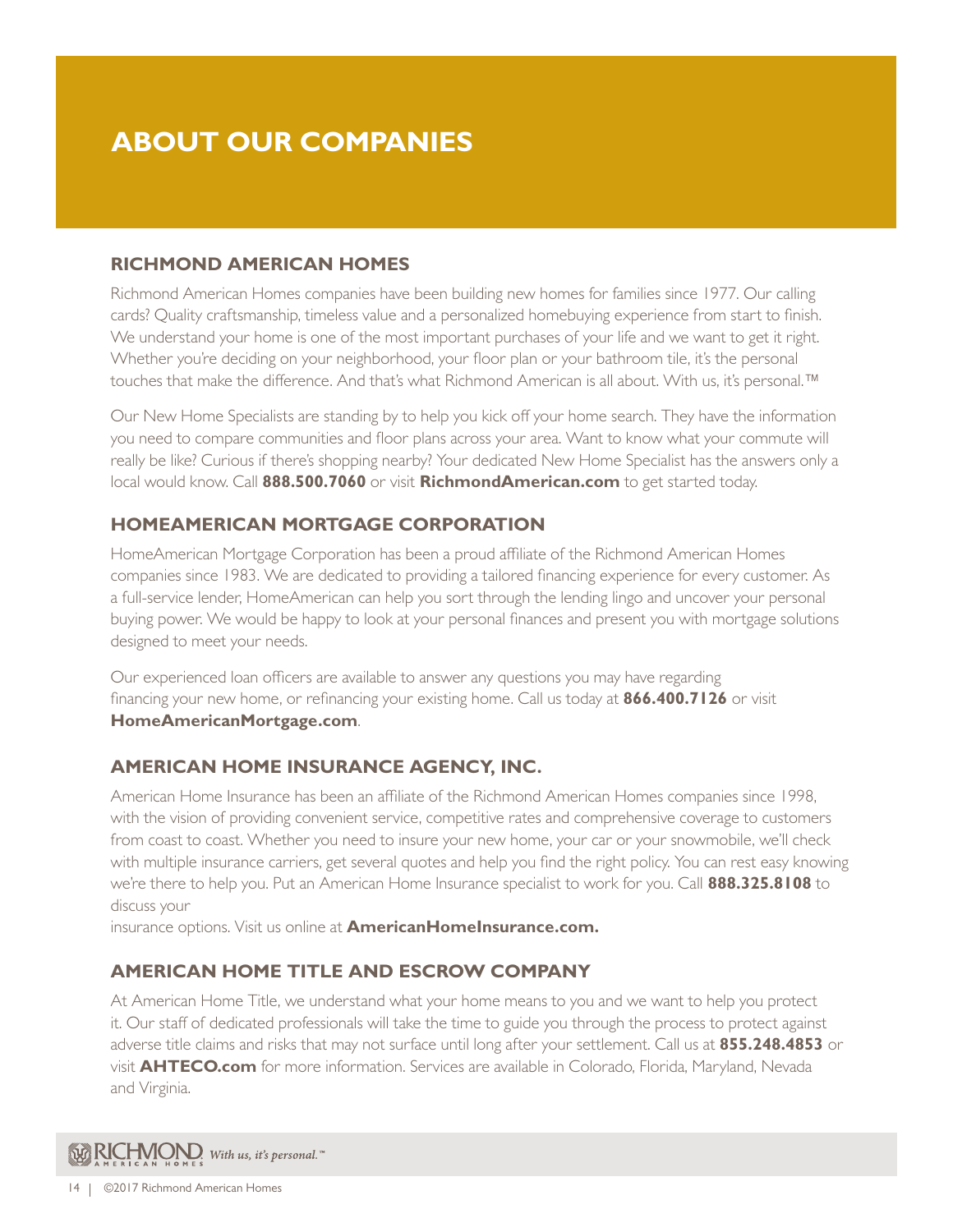#### <span id="page-16-0"></span>**NOTES:**

#### 1:

Energy Wise features and specifications vary by location, may not be available on all homes, and are subject to change without notice. Visit a Sales Center for details regarding community features and specifications.

2:

Warranties are limited and subject to terms, conditions and limitations. Visit a Sales Center for details on the limited warranty provided in connection with the purchase of a Richmond American home.

3:

Richmond American Homes, HomeAmerican Mortgage Corporation, American Home Title and Escrow Company, and American Home Insurance Agency, Inc. (also known as AHI Insurance Agency) are owned, directly or indirectly, by the same parent company and, therefore, are affiliated companies. Each of these companies offers services independently of each other, and if you obtain a product or service from one company, you are not required to utilize the services of, or obtain products from, any of the other companies. Your decision to use a company which is not affiliated with Richmond American Homes, HomeAmerican Mortgage Corporation, American Home Title and Escrow Company, or American Home Insurance Agency, Inc. will not affect your ability to obtain products and services from these companies.

4:

Standard items, available upgrades, price, specifications, included features and availability are subject to change without notice. Homebuyers may be limited in the options and upgrades which can be made to homes that are finished or already under construction. Upgrades are available at additional cost.

#### 5:

Avid Ratings is a registered trademark of Avid Ratings Co.

The information contained in this guide is for general informational purposes only. It does not constitute legal, tax, accounting, financial or other professional advice and cannot be used by a taxpayer for the purpose of avoiding penalties that may be imposed on the taxpayer. You should contact a tax professional to discuss your particular circumstances and the applicability of federal, state and local tax laws to your particular situation prior to obtaining a loan or making any purchase decision.

HomeAmerican Mortgage Corporation's principal offices are located at 4350 S. Monaco Street, Suite 200, Denver, CO 80237. HomeAmerican Mortgage Corporation (NMLS Unique Identifier #130676), 866.400.7126. Arizona Mortgage Banker license #0009265. Licensed by the Department of Business Oversight under the California Residential Mortgage Lending Act. NMLS Consumer Access website: http://www.nmlsconsumeraccess.org.

©2017 Richmond American Homes; Richmond American Homes of Arizona, Inc. (a public report is available on the state real estate department's website), Richmond American Construction, Inc. ROC #206612; Richmond American Homes of Maryland, Inc., California Bureau of Real Estate – Real Estate Broker, Corporation License Number 01842595; Richmond American Homes of Colorado, Inc.; Richmond American Homes of Florida, LP, CBC1257429/CBC1258254; Richmond American Homes of Maryland, Inc., MHBR #299; Richmond American Homes of Nevada, Inc., Nevada Contractor License #0026417; Richmond American Homes of Utah, Inc. (866.400.4131); Richmond American Homes of Virginia, Inc.; Richmond American Homes of Washington, Inc.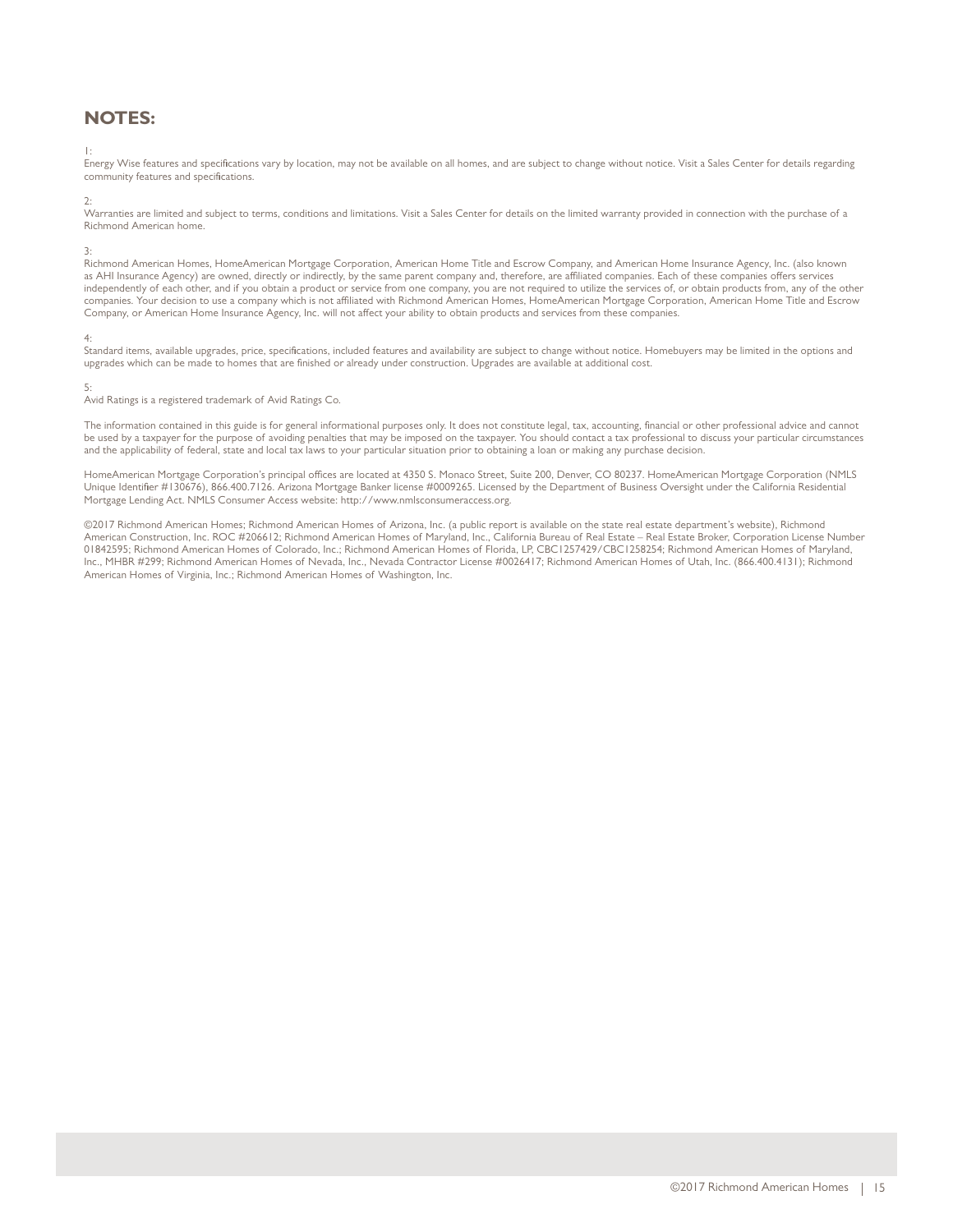#### **ADDITIONAL NOTES:**

| $\overline{\phantom{0}}$      |
|-------------------------------|
|                               |
|                               |
| $\overline{\phantom{0}}$      |
|                               |
|                               |
| $\overline{\phantom{0}}$      |
|                               |
|                               |
|                               |
| $\overline{\phantom{0}}$      |
|                               |
|                               |
| -                             |
|                               |
|                               |
|                               |
|                               |
|                               |
| $\overline{\phantom{0}}$<br>- |
|                               |
|                               |
| $\overline{\phantom{0}}$      |
|                               |
|                               |
|                               |
| -                             |

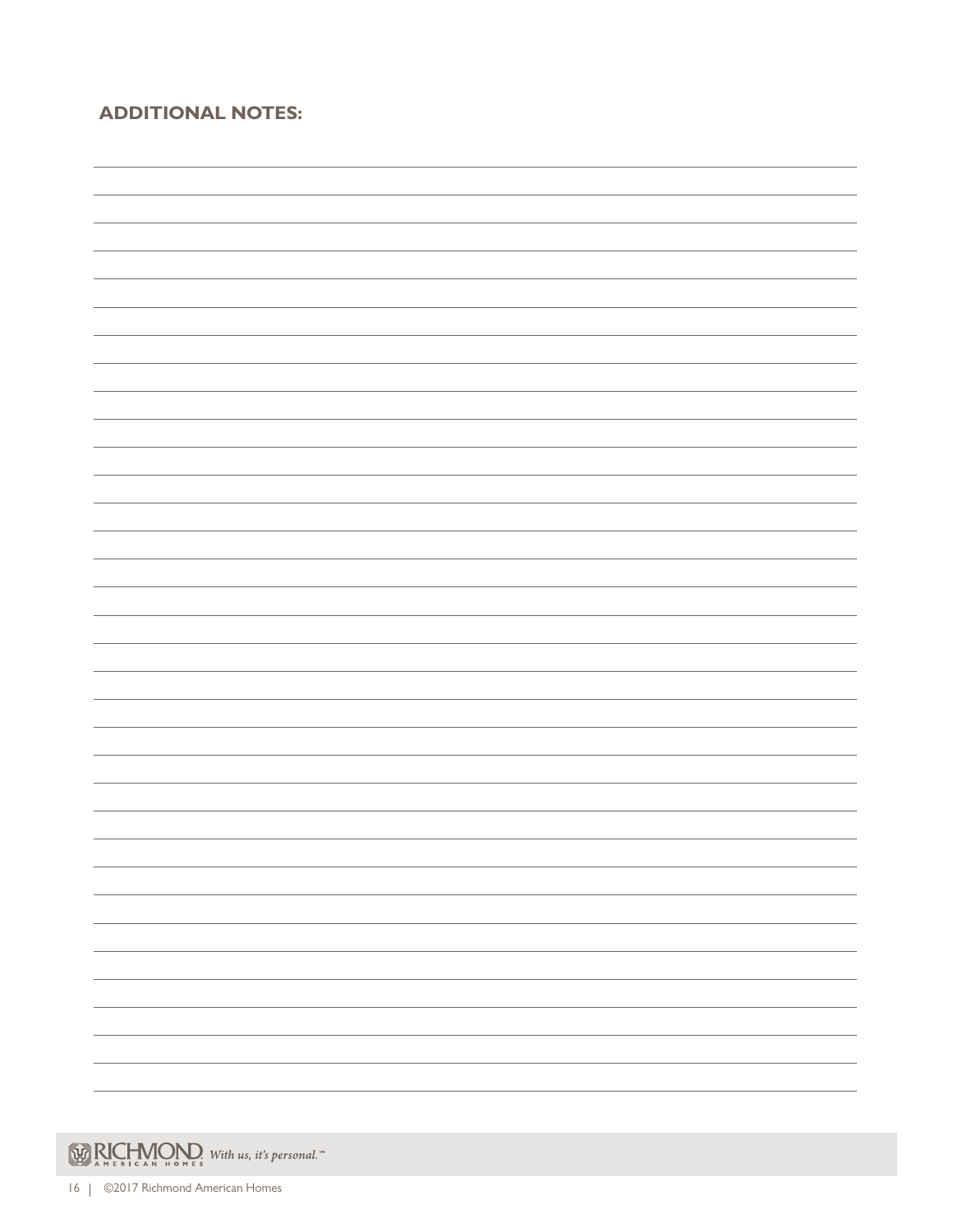#### **ADDITIONAL NOTES:**

 $\overline{\phantom{a}}$ <u> 1980 - Johann Barn, mars an t-Amerikaansk kommunister (</u>